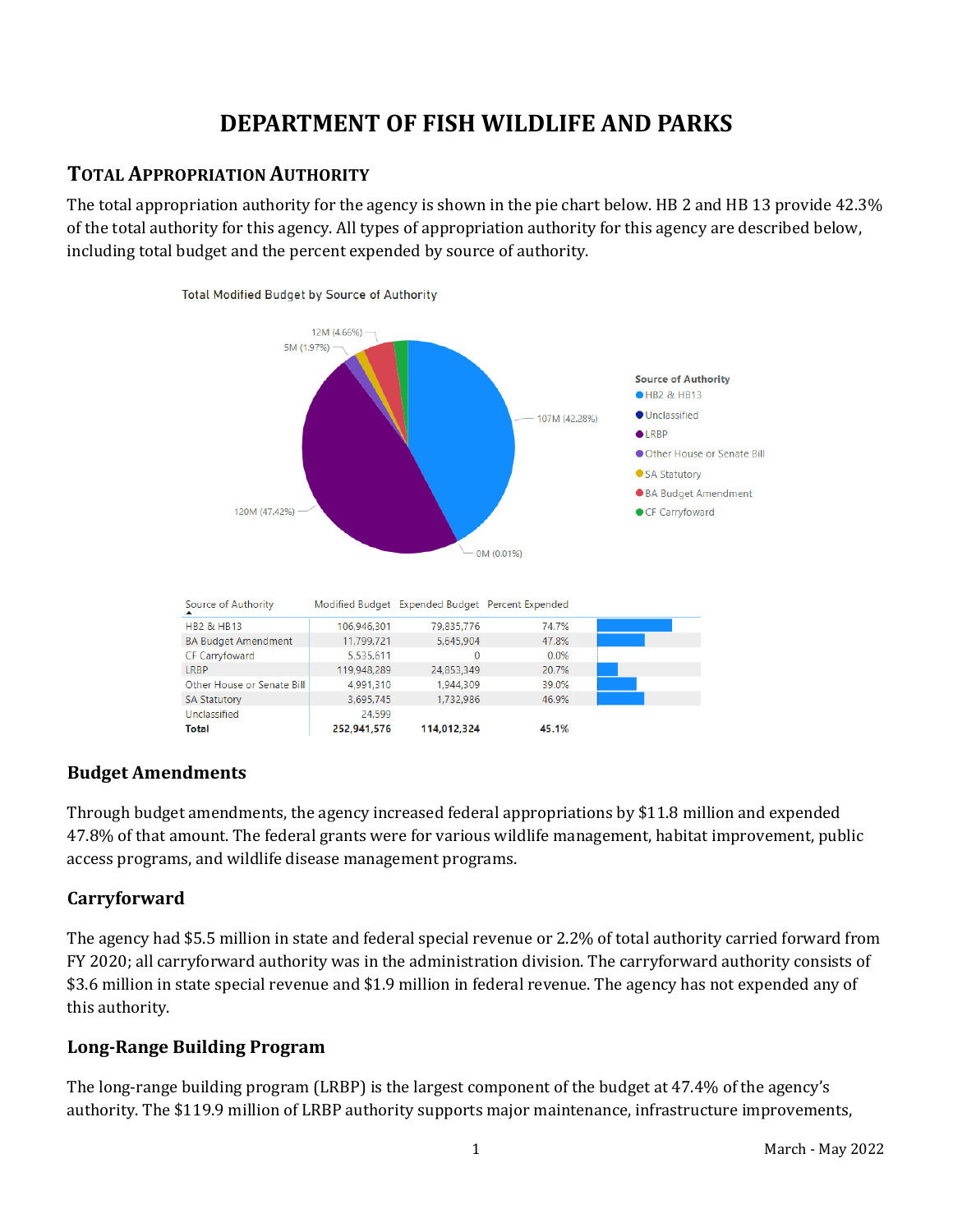new construction, acquisition of access to public lands, the Habitat Montana program, and fishing access site acquisition and improvement. Authority for the long-range program, unlike HB 2 authority, is continuing; unexpended authority is re-appropriated for its original purpose until the project is completed.

For more information on long range building projects, see the infrastructure table at: <https://leg.mt.gov/lfd/budget-tools/>

# **Other Bills**

Other bills support 2.0% or \$5.0 million of the agency's budget; \$1.9 million or 39.0% of this authority has been expended.

- HB 701 Marijuana revenues to support non-game wildlife and parks programs, \$1.3 million budgeted, 3.3% or \$43,000 expended
- HB 637 Generally revise fish, wildlife, and parks laws
	- **-** Purchase and release of pheasants on state lands, \$1.0 million budgeted, 12.0% or \$120,000 expended
	- **-** Federal authority for block management programs, \$350,000 budgeted, 100.0% expended
- HB 10 Fish, Wildlife, and Parks automated licensing system, \$2.3 million budgeted, 60.9% or \$1.4 million expended

# **Statutory Appropriations**

Expenditure of statutory appropriations for the agency total \$1.7 million. The Department of Fish, Wildlife, and Parks receives 6.5% of the revenue from the lodging facility use tax for maintenance of state park facilities. Statutory authority for payments in lieu of taxes (PILT), funded with state and federal special revenue, provides payments to counties and other local governments to offset losses in tax revenues due to the presence of substantial acreage of state or federal land in their jurisdictions.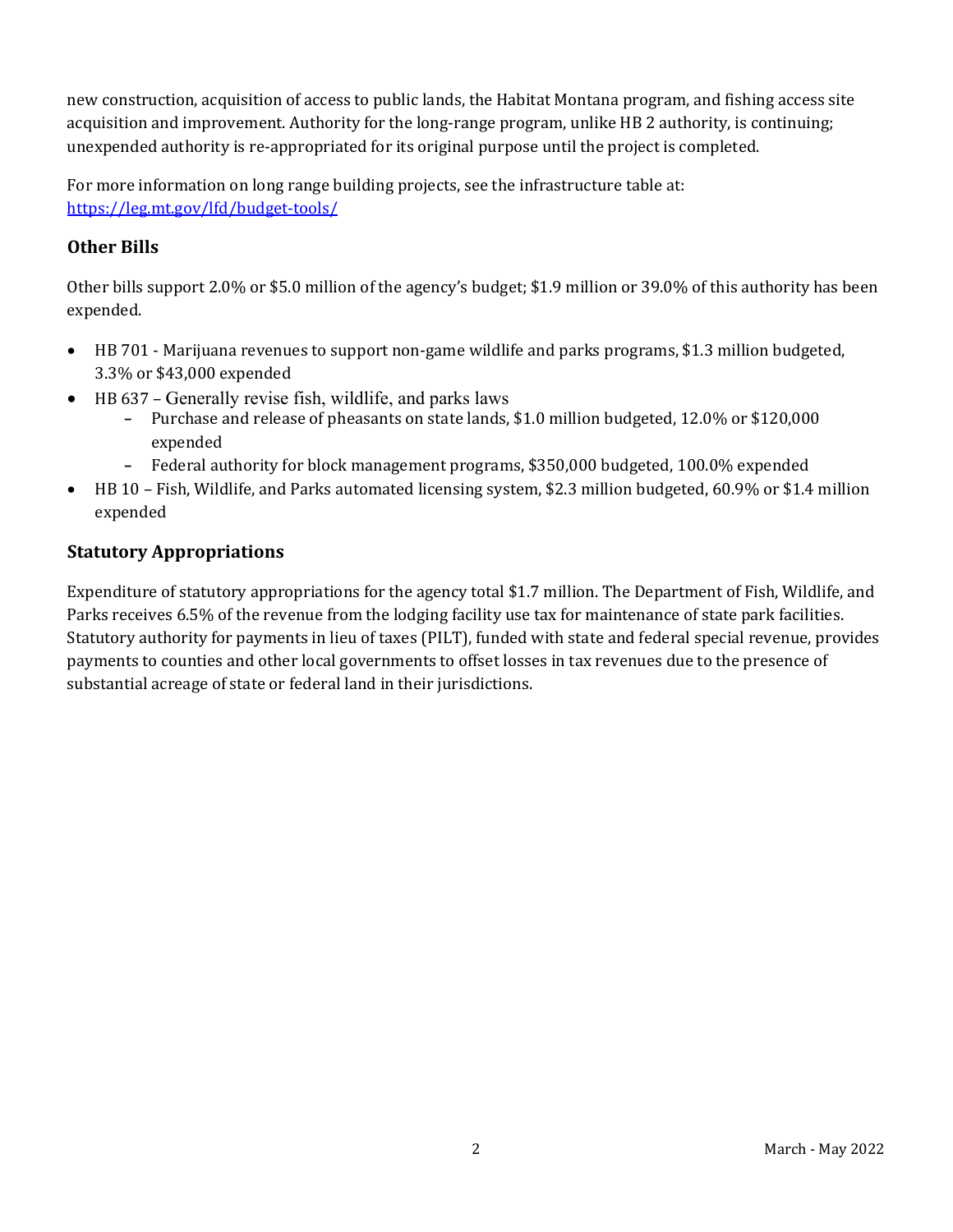# **HB 2 BUDGET MODIFICATIONS**

The following chart shows the HB 2 budget as passed by the legislature, including the pay plan, and the HB 2 modified budget through May 31, 2022. Net modifications to the budget include operating plan changes from one expenditure account to another, program transfers, reorganizations, and agency transfers of authority. The positive modifications and negative modifications are shown by program, expenditure account, and fund type.

Legislative Budget Compared to Modified Budget - HB 2 Only

| Agency Name                     | March Modified<br><b>Budget</b> | June Modified<br>Budget | Net Modifications |  |
|---------------------------------|---------------------------------|-------------------------|-------------------|--|
| Dept. of Fish, Wildlife & Parks | 106,969,134                     | 106,946,301             | $-22,833$         |  |
| <b>ADMINISTRATION</b>           | 18.058.154                      | 18.945.369              | 887,215           |  |
| COMMUNICATION & EDUCATION DIV   | 4,792,592                       | 4.792.079               | $-513$            |  |
| <b>ENFORCEMENT DIVISION</b>     | 13,663,950                      | 13,600,384              | $-63.566$         |  |
| <b>FISHERIES DIVISION</b>       | 22,864,779                      | 22.082.312              | $-782.467$        |  |
| PARKS & OUTDOOR REC DIV         | 23,431,354                      | 23,410,383              | $-20.971$         |  |
| TECHNICAL SERVICES DIVISION     | 8.046.951                       | 8.046.302               | $-649$            |  |
| <b>WILDLIFE DIVISION</b>        | 16,111,354                      | 16,069,472              | $-41.882$         |  |
| Total                           | 106,969,134                     | 106,946,301             | $-22.833$         |  |

| Expenditure                         | March Modified<br>Budget | June Modified<br><b>Budget</b> | Net Modifications |  |
|-------------------------------------|--------------------------|--------------------------------|-------------------|--|
| 61000 Personal Services             | 58,196,479               | 58,173,646                     | $-22.833$         |  |
| 62000 Operating Expenses            | 43,797,266               | 43,797,266                     | 0                 |  |
| 63000 Equipment & Intangible Assets | 997,938                  | 997,938                        |                   |  |
| 66000 Grants                        | 1,509,468                | 1,509,468                      |                   |  |
| 67000 Benefits & Claims             | 16,800                   | 16,800                         |                   |  |
| 68000 Transfers-out                 | 2,423,257                | 2,423,257                      |                   |  |
| 69000 Debt Service                  | 27,926                   | 27.926                         |                   |  |
| Fund Type                           | March Modified<br>Budget | June Modified<br>Budget        | Net Modifications |  |
| <b>E</b> 02 State/Other Spec Rev    | 78.521.369               | 78,506,442                     | $-14.927$         |  |
| <b>EL 03 Fed/Other Snec Rev</b>     | 28 447 765               | 28 139 859                     | $-7906$           |  |

Over the previous three months, the agency reduced the HB 2 budget by \$22,833. Reductions were due entirely to adjustments for workers compensation.

Per 39-71-403(1)(b)(iv), MCA, when workers' compensation premiums are lower than the previous year, state agencies shall reduce personal services appropriations by the amount of the premium reduction. To track the changes in appropriation authority, total appropriations are not reduced, instead the Governor's Office of Budget and Program Planning (OBPP) requires state agencies to:

- Reduce HB 2, statutory, and proprietary appropriations
- Create a separate offsetting entry on the financial statements in the same amount using an identifying number for workers' compensation entries

The offsetting entries are identified as "frozen" appropriations, which means the appropriations will not be spent unless authorized by OBPP.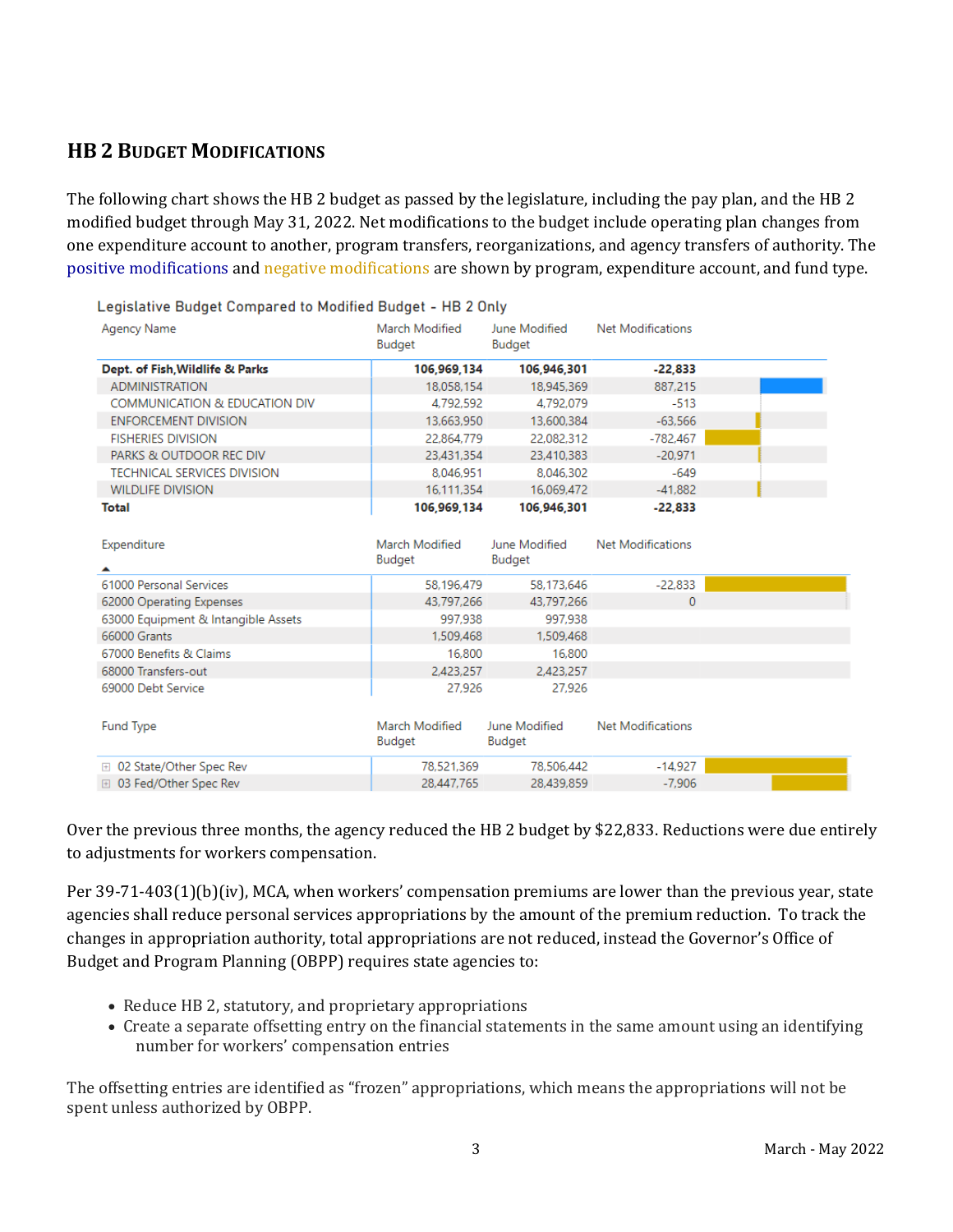The agency transferred appropriation authority totaling \$887,200 primarily from fisheries to administration.

# **HB 2 APPROPRIATION AUTHORITY**

The following chart shows the appropriated budget for the agency compared to expenditures through May 2022.



# Expended Budget and Remaining Budget by Fund Type - HB 2 Only

#### Personal Services

The agency was budgeted \$58.2 million in personal services to fund 756.89 FTE. The agency has expended 86.8% of that appropriation through May. By comparison, in the three previous biennia, expenditure rates for personal services have averaged 87.4% through the same period.

# **Operations**

The agency expended 62.6% of the \$43.8 million budgeted for operations through May; this compares to an average expenditure rate of 64.7% over the previous three biennia during the same period.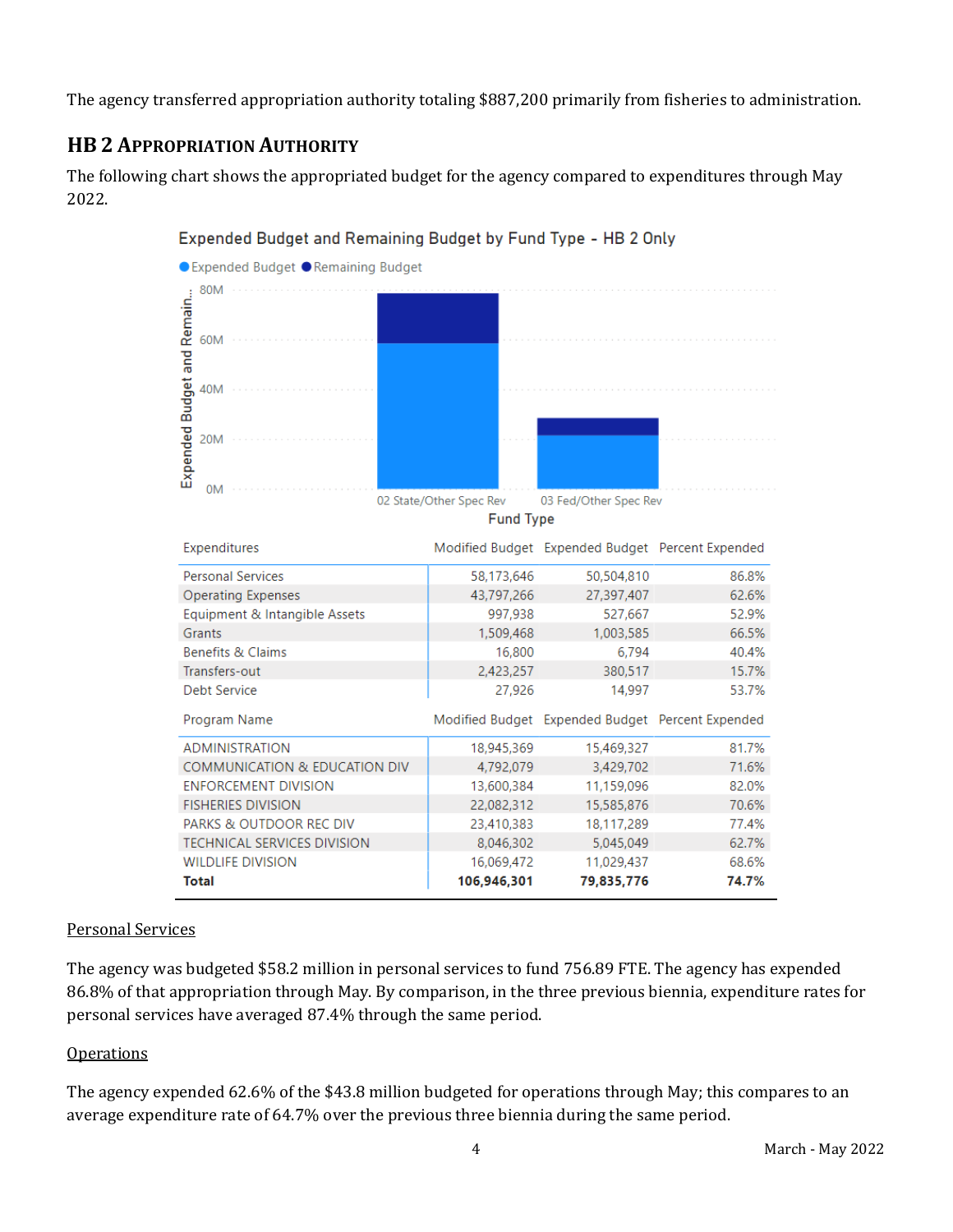### Grants

The agency expended 66.5% of the \$1.5 million budgeted for grants. In the three previous biennia, the agency has expended 48.7% through May. State special revenue grants of \$401,000 were made to snowmobile clubs for trail maintenance and operation, and \$179,000 in state special revenue grants supported shooting ranges. Other grants of state special revenue totaled \$78,600. Federal grants passed through by the agency for Hungry Horse State Forest project, migratory songbirds, Libby Dam Mitigation, and other wildlife projects totaled \$345,000.

### **Transfers**

The agency expended 15.7% of the \$2.4 million budgeted for transfers. In the three previous biennia, the agency has expended 29.1% through May. Transfers of state and federal special revenue totaling \$320,000 was transferred to the Department of Natural Resources and Conservation for Sage Grouse Programs; \$42,000 were transferred to the Department of Military Affairs for search and rescue operations; and \$16,700 was transferred to support operation and maintenance at Painted Rocks State Park.

# **Personal Services**



The following chart shows the filled and vacant FTE within the agency as of May 2022.

# *Total FTE*

The Department of Fish, Wildlife and Parks has 756.89 FTE funded in HB 2; each division is staffed as follows:

- Technical services division 38.00 FTE
- Fisheries division 191.53 FTE
- Enforcement division 119.50 FTE
- Wildlife division 105.35 FTE
- Parks and recreation division 148.48 FTE
- Communication and education division 27.50 FTE
- Administration division 126.53 FTE

#### *Utilization Rate*

Of the total personal hours available, the agency has utilized 95.4% through May, a decrease from the utilization rate in the first quarter of 100.8%. Over-utilization in the first and second quarters of the year occurred primarily in those divisions that support outdoor activities, including parks and recreation, fisheries, and wildlife divisions, which had a combined utilization rate of 98.1%. All other programs combined had a utilization rate of 94.0% through May.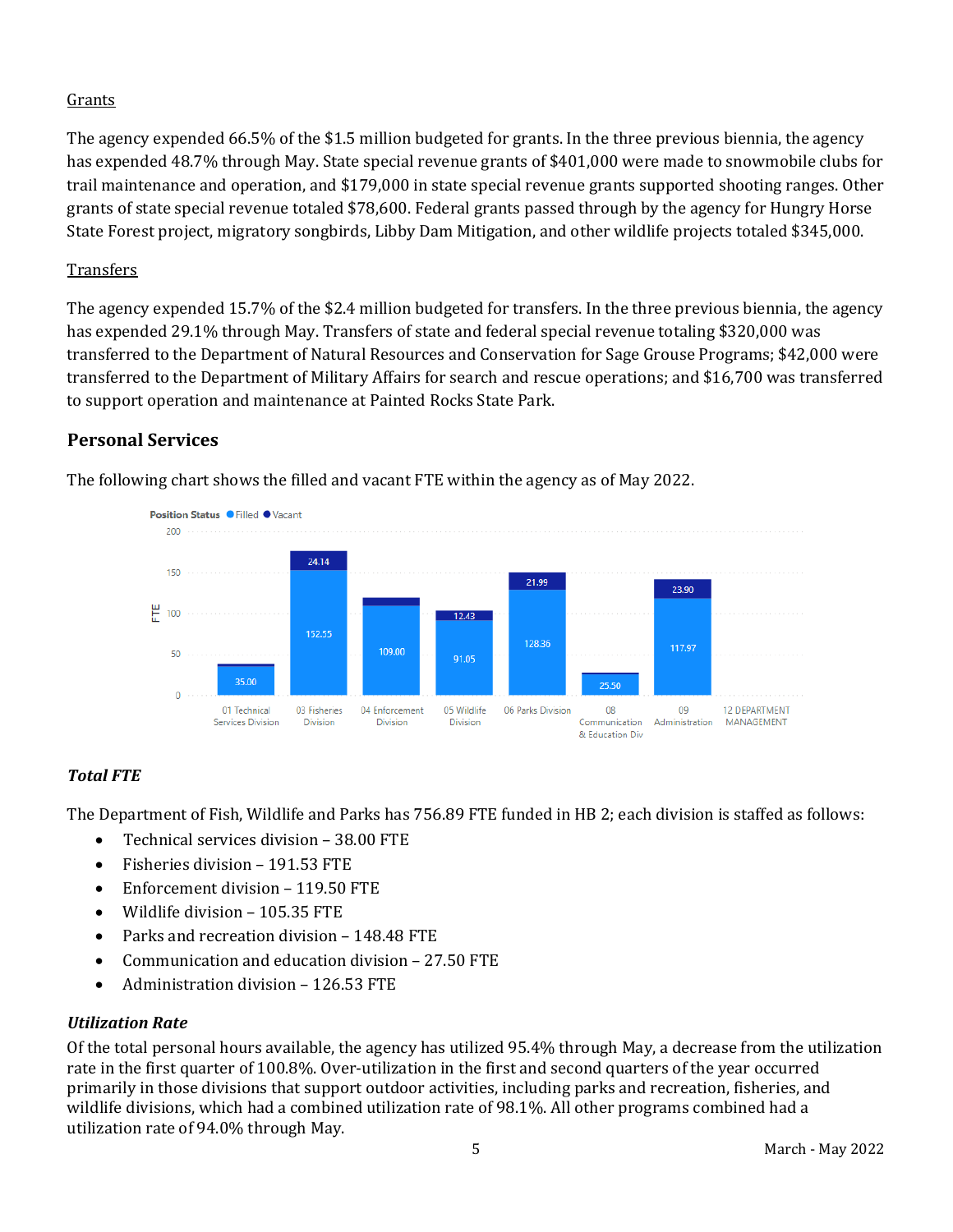#### *Vacancies*

Vacant positions decreased by 8.24 FTE over the last quarter to 97.46 FTE. Vacancies in administration increased by 12.7 FTE due in part to transfers of vacant positions related to the reorganization. The fisheries division filled positions totaling 22.56 FTE primarily for aquatic and invasive species (AIS) program. As of May, there were 11.86 vacant FTE related to the AIS program; FWP has struggled to fill these positions in the competitive labor market. Other vacant positions are spread across 44 different job descriptions, most of which have been vacant less than a year.

The table on the following page provides detail on vacancies as of May.

| Department of Fish, Wildlife, and Parks                     |                    |                 |                                   |                     |                                                          |              |                  |                            |              |
|-------------------------------------------------------------|--------------------|-----------------|-----------------------------------|---------------------|----------------------------------------------------------|--------------|------------------|----------------------------|--------------|
|                                                             |                    |                 |                                   |                     | Vacancies May 2022                                       |              |                  |                            |              |
| Administration                                              | <b>ETE</b>         | Davs Vacant     | Months Vacant                     | Years Vacant        | <b>Fisheries Division</b>                                | <b>ETE</b>   |                  | Months Vacant              | Years Vacant |
| Accountant                                                  | 1.00               | 30              | 1.0                               | 0.1                 | AIS Inspectors                                           | 0.25         | 93.0             | 3.0                        | 0.3          |
| Paralegal 2<br>State Trails Coordinator                     | 1.00<br>1.00       | 30<br>30        | 1.0<br>1.0                        | 0.1<br>0.1          | AIS Site Lead Worker<br>AIS Site Lead Worker             | 1.42<br>0.10 | 205.0<br>256.0   | 6.7<br>8.4                 | 0.6<br>0.7   |
| Accountant 1                                                | 1.00               | 30              | 1.0                               | 0.1                 | AIS Site Lead Worker                                     | 0.66         | 50.0             | 1.6                        | 0.1          |
| <b>Accounting Bureau Chief</b>                              | 1.00               | 56              | 1.8                               | 0.2                 | AIS Watercraft Inspector                                 | 1.90         | 205.0            | 6.7                        | 0.6          |
| Accounting Technician                                       | 1.00               | 175             | 5.7                               | 0.5                 | AIS Watercraft Inspector                                 | 1.08         | 78.0             | 2.6                        | 0.2          |
| Administrative Specialist 1                                 | 1.00               | 30              | 1.0                               | 0.1                 | AIS Watercraft Inspector                                 | 3.32         | 206.0            | 6.8                        | 06           |
| Aircraft Pilot                                              | 1.00               | 319             | 10.5                              | 0.9                 | AIS Watercraft Inspector                                 | 1.27         | 64.0             | 2.1                        | 0.2          |
| <b>Budget Analyst 2</b>                                     | 0.50               | 140             | 46                                | 0.4                 | AIS Watercraft Inspector                                 | 0.22         | 218.0            | 71                         | 0.6          |
| <b>Comment Coordinator</b>                                  | 1.00               | 131             | 4.3                               | 0.4                 | AIS Watercraft Inspector                                 | 1.64         | 162.0            | 5.3                        | 0.4          |
| <b>Conservation Easement Steward</b>                        | 1.00               | 37              | 1.2                               | 0.1                 | Biometrician                                             | 1.00         | 319.0            | 10.5                       | 0.9          |
| D&C Project Manager                                         | 1.00               | 45              | 1.5                               | 0.1                 | <b>Fisheries Management Biologist</b>                    | 1.00         | 105.0            | 3.4                        | 0.3          |
| <b>Financial Manager</b>                                    | 1.00               | 30              | 1.0                               | 0.1                 | Fisheries Special Project Bio                            | 1.00         | 469.0            | 15.4                       | 1.3          |
| Fleet Automotive Tech                                       | 0.90               | 426             | 14.0                              | 1.2                 | Fisheries Technician 3                                   | 0.50         | 120.0            | 3.9                        | 0.3          |
| Game Warden 1<br>Human Resources Assistant                  | 1.00<br>1.00       | 30<br>37        | 1.0<br>1.2                        | 0.1<br>0.1          | Fisheries Technician 3<br>Fisheries Technician 3         | 0.50<br>0.58 | 30.0<br>30.0     | 1.0<br>1.0                 | 0.1<br>0.1   |
| Human Resources Generalist 2                                | 0.50               | 37              | 1.2                               | 0.1                 | Fisheries Technician 3                                   | 0.40         | 30.0             | 1.0                        | 0.1          |
| <b>Land Conservation Specialist</b>                         | 1.00               | 77              | 2.5                               | 0.2                 | Fisheries Technician 3                                   | 0.10         | 30.0             | 1.0                        | 0.1          |
| Lawver                                                      | 1.00               | 107             | 3.5                               | 0.3                 | Fisheries Technician 3                                   | 0.10         | 30.0             | 1.0                        | 0.1          |
| <b>Lead Engineer</b>                                        | 1.00               | 30              | 1.0                               | 0.1                 | Fisheries Technician 4                                   | 1.00         | 202.0            | 6.6                        | 0.6          |
| License Permit Technician 1                                 | 1.00               | 153             | 5.0                               | 0.4                 | Fisheries Technician 4                                   | 1.00         | 253.0            | 8.3                        | 0.7          |
| Parks Administrative Lead                                   | 1.00               | 35              | 1.1                               | 0.1                 | Fisheries Technician 4                                   | 1.00         | 47.0             | 1.5                        | 0.1          |
| Pavroll Technician                                          | 1.00               | 3               | 0.1                               | 0.0                 | Fisheries Technician 4                                   | 1.00         | 316.0            | 10.4                       | 0.9          |
| Project Mgmt and MEPA Spec                                  | 1.00               | 49              | 1.6                               | 0.1                 | Fisheries Technician 4                                   | 0.15         | 102.0            | 3.3                        | 0.3          |
| Regional Supervisor                                         | 1.00               | 36              | 1.2                               | 0.1                 | Native Species Coordinator                               | 1.00         | 30.0             | 1.0                        | 0.1          |
| Division Total <sup>1</sup>                                 | 23.90              |                 | 2.7                               | 0.2                 | Fisheries Technician 5                                   | 0.95         | 30.0             | 1.0                        | 0.1          |
|                                                             |                    |                 |                                   |                     | Regional Fisheries Manager                               | 1.00         | 466.00           | 15.3                       | 13           |
| <b>Communication &amp; Education Div</b>                    | <b>FTE</b>         |                 | Months Vacant Years Vacant        |                     | Division Total <sup>1</sup>                              | 24.14        |                  | 5.8                        | 0.5          |
| Communication & Outreach Coord                              | 1.00               | 146.00          | 4.8                               | 0.4                 |                                                          |              |                  |                            |              |
| <b>Public Relations Specialist</b>                          | 1.00               | 342.00          | 11.2                              | 1.8                 | <b>Parks Division</b>                                    | <b>FTE</b>   |                  | Months Vacant Years Vacant |              |
| Division Total <sup>1</sup>                                 | 2.00               |                 | 8.0                               | 0.7                 | Maintenance Team Supervisor                              | 1.66         | 270.00           | 8.9                        | 0.7          |
|                                                             |                    |                 |                                   |                     | Access Landowner Relations BC                            | 1.00         | 201.00           | 6.6                        | 0.5          |
| <b>Enforcement Division</b><br>Game Warden                  | <b>ETE</b><br>1.00 |                 | Months Vacant<br>4.4              | Years Vacant<br>0.4 | Heritage Resources Program Mgr                           | 1.00         | 30.00<br>117.00  | 1.0<br>3.8                 | 0.1<br>0.3   |
|                                                             |                    | 135.00          |                                   |                     | Maintenance Team Supervisor                              | 1.18         |                  |                            |              |
| Game Warden<br>Game Warden                                  | 1.00<br>1.00       | 37.00<br>135.00 | 1.2<br>4.4                        | 0.1<br>0.4          | Maintenance Team Supervisor<br>Maintenance Worker 1      | 0.30<br>0.50 | 629.00<br>272.00 | 20.6<br>8.9                | 1.7<br>0.7   |
| Game Warden                                                 | 1.00               | 345.00          | 11.3                              | 0.9                 | Maintenance Worker 1                                     | 0.75         | 1140.00          | 37.4                       | 31           |
| Game Warden                                                 | 1.00               | 135.00          | 4.4                               | 0.4                 | Maintenance Worker 1                                     | 0.65         | 567.00           | 18.6                       | 1.5          |
| Game Warden                                                 | 1.00               | 401.00          | 13.1                              | 1.1                 | Maintenance Worker 1                                     | 0.29         | 132.00           | 4.3                        | 0.4          |
| Game Warden 1                                               | 1.00               | 30.00           | 1.0                               | 0.1                 | Maintenance Worker 1                                     | 0.43         | 132.00           | 4.3                        | 0.4          |
| Game Warden Sergeant                                        | 1.00               | 247.00          | 8.1                               | 0.7                 | Maintenance Worker 1                                     | 0.50         | 127.00           | 4.2                        | 0.3          |
| License Fraud Investigator                                  | 1.00               | 288.00          | 9.4                               | 0.8                 | Maintenance Worker 1                                     | 0.44         | 165.00           | 5.4                        | 0.5          |
| SIU Captian                                                 | 1.00               | 35.00           | 1.1                               | 0.1                 | Maintenance Worker 1                                     | 0.45         | 104.00           | 3.4                        | 0.3          |
| <b>Division Total</b>                                       | 10.00              |                 | 5.9                               | 0.5                 | Maintenance Worker 2                                     | 0.79         | 117.00           | 3.8                        | 0.3          |
|                                                             |                    |                 |                                   |                     | Parks Administrative Clerk                               | 0.45         | 258.00           | 8.5                        | 0.7          |
|                                                             |                    |                 |                                   |                     | <b>Recreation Manager</b>                                | 1.00         | 258.00           | 8.5                        | 0.7          |
| <b>Technical Services Division</b><br><b>GIS Technician</b> | <b>ETE</b><br>1.00 | 135.00          | Months Vacant Years Vacant<br>4.4 | 0.4                 | <b>Recreation Manager</b>                                | 1.00<br>1.00 | 30.00<br>258.00  | 1.0<br>8.5                 | 0.1<br>0.7   |
| <b>Computer Applications Engineer</b>                       | 1.00               | 37.00           | 1.2                               | 0.1                 | <b>Recreation Manager</b><br><b>Recreation Manager</b>   | 1.00         | 117.00           | 3.8                        | 0.3          |
| DevOps Bureau Chief                                         | 1.00               | 525.00          | 17.2                              | 1.4                 | <b>Recreation Manager</b>                                | 1.00         | 30.00            | 1.0                        | 0.1          |
| Division Total <sup>1</sup>                                 | 3.00               |                 | 7.6                               | 0.6                 | <b>Recreation Ranger</b>                                 | 0.50         | 30.00            | 1.0                        | 0.1          |
|                                                             |                    |                 |                                   |                     | <b>Recreation Ranger</b>                                 | 0.52         | 229.00           | 7.5                        | 0.6          |
| <b>Wildlife Division</b>                                    | <b>FTE</b>         |                 | Months Vacant                     | Years Vacant        | <b>Recreation Ranger</b>                                 | 0.35         | 158.00           | 5.2                        | 0.4          |
| Wildlife Management Biologist                               | 1.00               | 126.00          | 4.1                               | 0.3                 | <b>Recreation Ranger</b>                                 | 0.50         | 223.00           | 7.3                        | 0.6          |
| Wildlife Management Biologist                               | 1.00               | 163.00          | 5.3                               | 0.4                 | Recreation Site Technician                               | 0.35         | 285.00           | 9.3                        | 0.8          |
| Wildlife Management Biologist                               | 1.00               | 65.00           | 2.1                               | 0.2                 | Recreation Site Technician                               | 0.42         | 244.00           | 8.0                        | 0.7          |
| Wildlife Management Biologist                               | 1.00               | 224.00          | 7.3                               | 0.6                 | Recreation Site Technician                               | 0.20         | 30.00            | 1.0                        | 0.1          |
| Wildlife Management Biologist                               | 1.00               | 319.00          | 10.5                              | 0.9                 | Recreation Site Technician                               | 0.40         | 271.00           | 8.9                        | 0.7          |
| Wildlife Management Specialist                              | 1.00               | 104.00          | 3.4                               | 0.3<br>0.1          | Recreation Site Technician                               | 0.22         | 243.00           | 8.0                        | 0.7<br>0.5   |
| <b>Black Bear Specialist</b>                                | 1.00               | 30.00<br>30.00  | 1.0                               | 0.1                 | Recreation Site Technician<br>Recreation Site Technician | 0.65<br>0.71 | 201.00<br>286.00 | 6.6<br>9.4                 | 0.8          |
| Biologist 3<br><b>UGBEP Habitat Specialist</b>              | 1.00<br>1.00       | 35.00           | 1.0<br>1.1                        | 0.1                 | Recreation Site Technician                               | 0.15         | 30.00            | 1.0                        | 0.1          |
| Wildlife Technician 4                                       | 1.00               | 30.00           | 1.0                               | 0.1                 | <b>Special Projects Assistant</b>                        | 0.23         | 102.00           | 3.3                        | 0.3          |
| <b>WL Statewide Program Coordinat</b>                       | 1.00               | 261.00          | 8.6                               | 0.7                 | Stewardship Dev Program Mgr                              | 1.00         | 30.00            | 1.0                        | 0.1          |
| Wildlife Technician 3                                       | 0.43               | 120.00          | 3.9                               | 0.3                 | <b>Tour Guide</b>                                        | 0.33         | 30.00            | 1.0                        | 0.1          |
| Biologist                                                   | 1.00               | 319.00          | 10.5                              | 0.9                 | Wildlife Technician 3                                    | 0.07         | 448.00           | 14.7                       | 1.2          |
| Division Total <sup>1</sup>                                 | 12.43              |                 | 4.6                               | 0.4                 | <b>Division Total</b>                                    | 21.99        |                  | 6.9                        | 0.6          |
|                                                             |                    |                 |                                   |                     |                                                          |              |                  |                            |              |
|                                                             |                    |                 |                                   |                     |                                                          |              |                  |                            |              |
|                                                             |                    |                 |                                   |                     | <b>Agency Total</b>                                      | 97.46        |                  | 5.3                        | 0.4          |

**1 Division Totals for months and days vacant are weighted averages**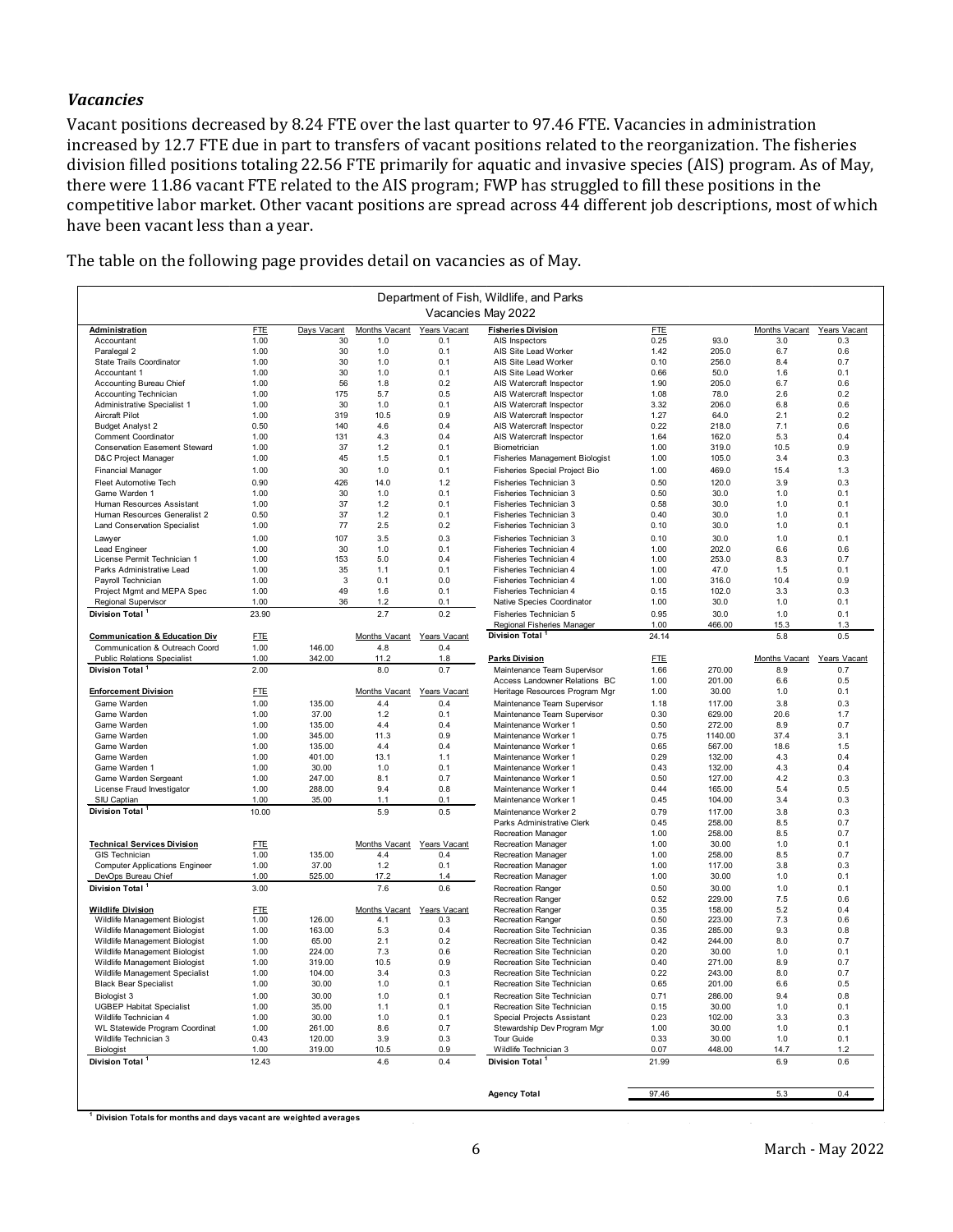### *Turnover and payroll adjustments*

Since July 1, 195 employees have left the agency: 138 employees have left state employment; 36 have retired; and 21 employees transferred to a different agency.

The agency made 328 adjustments for pay. Combined, all pay adjustments increase the annual personnel costs by about \$468,400 or about 0.8% of the personal services budget.

- Longevity 193
- Negotiated Pay Schedule 71
- Market Adjustment 29
- Career Ladder Adjustment 15
- Correct Inaccurate 10
- Move to Entry of Wage Range 5
- Statutory Appropriations Adjustment 2
- Exempt & Appointed Employee Adjustment 1
- Retention Adjustment 1
- Supervisory Adjustment 1

#### *Movement of FTE*

The Department of Fish, Wildlife, and Parks is undergoing a reorganization that consolidates several functions into a newly configured parks and outdoor recreation division. The division is responsible for: visitor use; recreation management; maintenance at state parks; fishing access sites; wildlife management areas; river recreation management; access for hunting, fishing, and other types of recreation on public and private lands; and recreational trail and shooting range grant programs, as well as FWP shooting range development projects.

The reorganization includes the movement of 91.72 FTE from the fisheries, wildlife, and enforcement divisions to the parks & outdoor recreation, administration, communications and education divisions.

The table below summarizes all movement of FTE.

| Fish, Wildlife, and Parks<br><b>Total FTE Movement</b> |            |  |  |  |
|--------------------------------------------------------|------------|--|--|--|
|                                                        | <b>FTE</b> |  |  |  |
| <b>Division</b>                                        | Change     |  |  |  |
| <b>Fisheries Division</b>                              | (49.61)    |  |  |  |
| <b>Fnforcement Division</b>                            | (1.00)     |  |  |  |
| <b>Wildlife Division</b>                               | (41.11)    |  |  |  |
| <b>Parks Division</b>                                  | 68.87      |  |  |  |
| Communication & Education Div                          | 0.50       |  |  |  |
| Administration                                         | 22.35      |  |  |  |
| Net Change                                             |            |  |  |  |

# **Next Steps for Personal Services Reporting**

In upcoming Quarterly Financial Reports, the LFD will begin the process of a more comprehensive look at personal services. The LFD will compare two executive "snapshots" -- July 2020 and July 2022. The analysis will identify adjustments adopted by the legislature in 2021 and modifications made by the agencies, within the confines of budget law.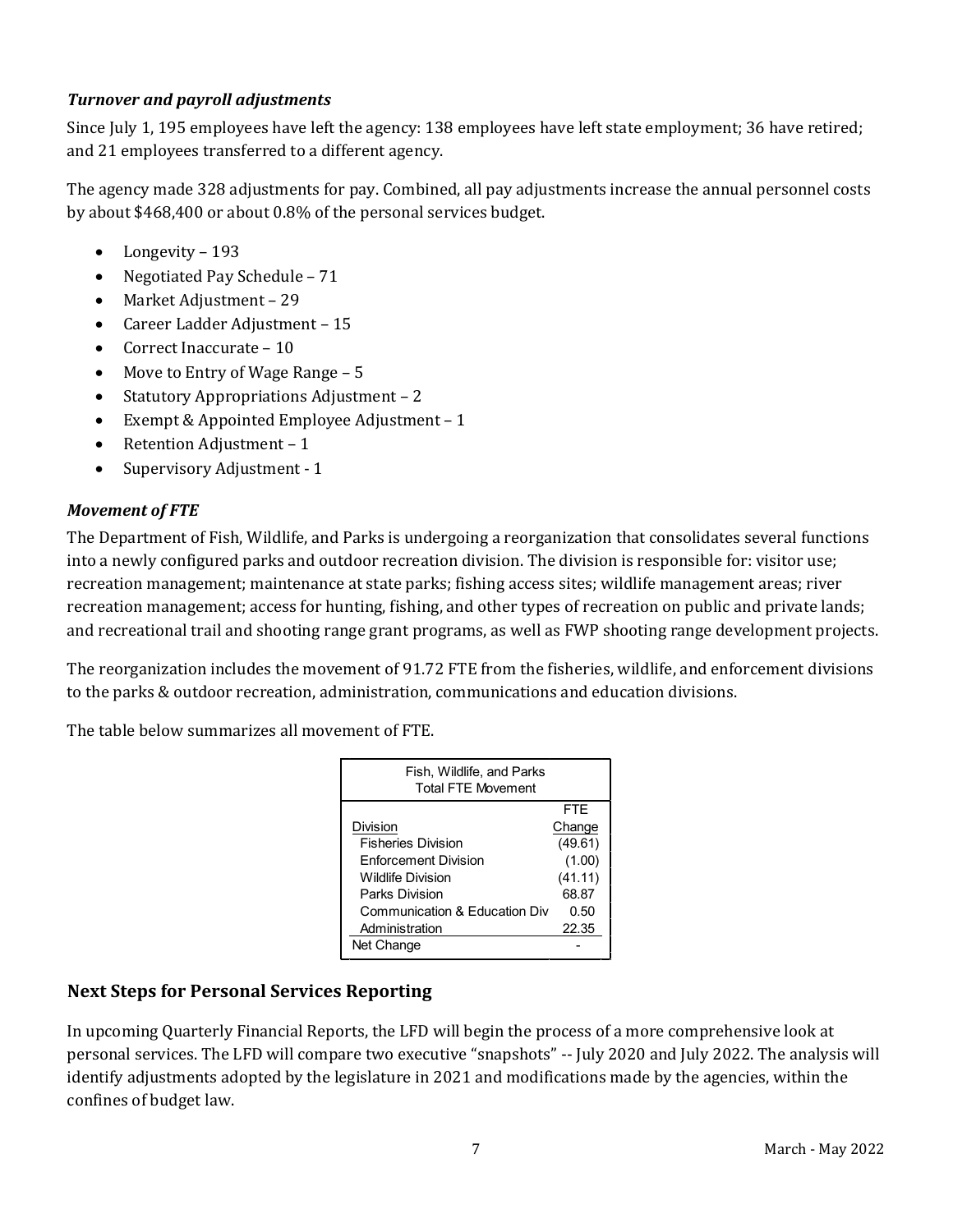The September Quarterly Financial Report will provide the complete comparison from July 2020 to July 2022. Ultimately, the analysis will result in a description of all the components that will be part of the executive's decision package one (DP 1) 2025 biennium budget request. This work will prepare legislators for budget deliberations in the 2023 session. For a review of how DP 1 works and snapshot components, please read this [short brochure](https://montana.maps.arcgis.com/apps/Cascade/index.html?appid=23095fcf15754f4fb38b63c58a884b97) from 2019.

# **OTHER ISSUES**

# **Information Technology Projects**

#### ExploreMT

The 2019 Legislature approved HB 10 (Long-Range Information Technology), which appropriated \$2.5 million in state special revenue and \$7.5 million in federal revenue to develop a new automated licensing system to replace the current system that has been in place for 20 years.

The project is in the early developmental stage and has expended \$972,500 in federal special revenue and a small amount of state special revenue through May of FY 2022. The project is expected to be completed by December of 2023.

#### **Status of Line Itemed Decision Packages**

The table below summarizes the agencies expenditures against legislative appropriations for decision packages that appear as a line item in HB 2. A detailed discussion of each decision package is provided below.

| The Department of Fish Wildlife and Parks<br>Legislative Appropriation and Expenditures Year to Date for FY 2022 |               |                 |           |          |  |  |  |
|------------------------------------------------------------------------------------------------------------------|---------------|-----------------|-----------|----------|--|--|--|
|                                                                                                                  | Legislative   |                 |           | Percent  |  |  |  |
| <b>Decision Package</b>                                                                                          | Appropriation | <b>Budgeted</b> | Expended  | Expended |  |  |  |
| DP 304 - Technology Modernization Purchase and Maintenance (Restricted/One-Time-Only)                            | \$600,000     | \$600,000       | \$0       | $0.0\%$  |  |  |  |
| DP 307 - Fishing and Water Access Sites (Restricted/Biennial/One-Time-Only)                                      | 200.000       | 200,000         |           | $0.0\%$  |  |  |  |
| DP 308 - Fishing Access Weed Control & Riparian Habitat (Restricted/Biennial/One-Time-Only)                      | 150.000       | 150.000         | 3.121     | 2.1%     |  |  |  |
| DP 3061 - Statewide Fisheries Management Study (One-Time-Only)                                                   | 70.000        | 70.000          |           | $0.0\%$  |  |  |  |
| DP 520 - Wolf collaring SW Montana (Restricted/Biennial/One-Time-Only)                                           | 25.000        | 50.000          |           | $0.0\%$  |  |  |  |
| DP 608 - Statewide Parks Operation Increase (One-Time-Only)                                                      | 200.000       | 200,000         | 199.979   | 100.0%   |  |  |  |
| DP 618 - Smith River Corridor Enhancement (Biennial)                                                             | 200.000       | 200,000         |           | $0.0\%$  |  |  |  |
| DP 621 - Snowmobile Trail Groomers - (Biennial)                                                                  | 300.000       | 300,000         | 276.525   | 92.2%    |  |  |  |
| DP 602 - Milltown State Park (Restricted)                                                                        | 126.407       | 126.407         |           | $0.0\%$  |  |  |  |
| DP 632 - Lake Frances Floating Dock (Restricted/Biennial/One-Time-Only)                                          | 25,000        | 25.000          |           | $0.0\%$  |  |  |  |
| DP 920 - Public Access Land Agree (REST/Biennial)                                                                | 500.000       | 500.000         | 148.784   | 29.8%    |  |  |  |
| <b>Total of HB 2 Line Itemed Decision Packages</b>                                                               | \$2,396,407   | \$2,421,407     | \$628.409 | 26.2%    |  |  |  |

#### DP 304 - Technology Modernization Purchase and Maintenance (Restricted/OTO**)**

# FY 2022 - \$600,000 State Special Revenue

FY 2023 - \$145,000 State Special Revenue

The legislature approved an increase in appropriations from the state special revenue general license account for the purchase and ongoing maintenance of a facilities management system. The proposal would cover:

- Purchase of a facilities management system: \$600,000
- Facilities management system annual maintenance: \$100,000
- Annual vender support: \$45,000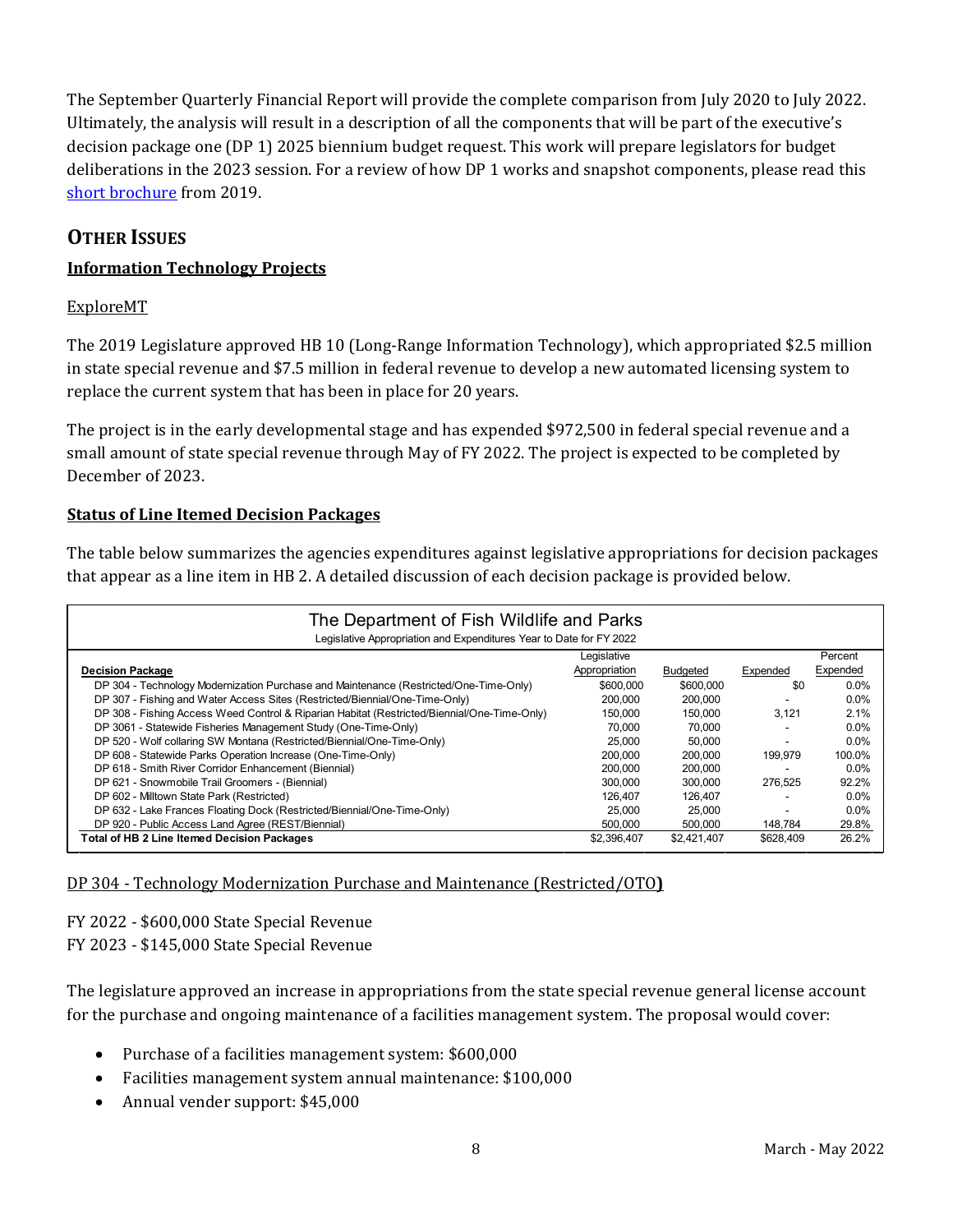As of May, the agency has not expended against this authority.

#### DP 307 - Fishing and Water Access Sites (RST/BIEN/OTO)

FY 2022 - \$200,000 State Special Revenue FY 2023 - \$200,000 State Special Revenue

The legislature approved a one-time-only increase in appropriation of state special revenue to address increases in recreational use of fishing and water access sites. It is the intention of the legislature that the agency will use funds to maximize federal matching funds wherever possible. As of May, the agency has not expended against this authority.

#### DP 308 - Fishing Access Weed Control & Riparian Habitat (RST/BIEN/OTO)

FY 2022 - \$150,000 State Special Revenue FY 2023 - \$150,000 State Special Revenue

The legislature approved a one-time-only increase in appropriation of state special revenue to improve riparian habitat and increase weed control for at least five fishing access sites. It is the intention of the legislature that the agency will use funds to maximize federal matching funds wherever possible.

As of May, the agency has expended \$3,121 against this authority.

#### DP 3061 - Statewide Fisheries Management Study (OTO)

FY 2022 - \$70,000 State Special Revenue

The legislature approved a one-time-only appropriation of state special revenue to support a study to evaluate the risks of fish movement within the state.

As of May, the agency has not expended against this authority.

#### DP 520 - Wolf collaring SW Montana (RST/BIEN/OTO)

FY 2022 - \$25,000 State Special Revenue FY 2023 - \$25,000 State Special Revenue

The legislature approved state special revenue to fund the collaring of three wolves in southwestern Montana. The agency has budgeted \$50,000 of this appropriation in FY 2022; as of May, no expenditures have been made.

HB 2 has the following language related to this decision package: "Fish, Wildlife, and Parks will report to the Environmental Quality Council by the first day of December of each year of the 2023 Biennium on actual number of wolfs collared in South Western Montana."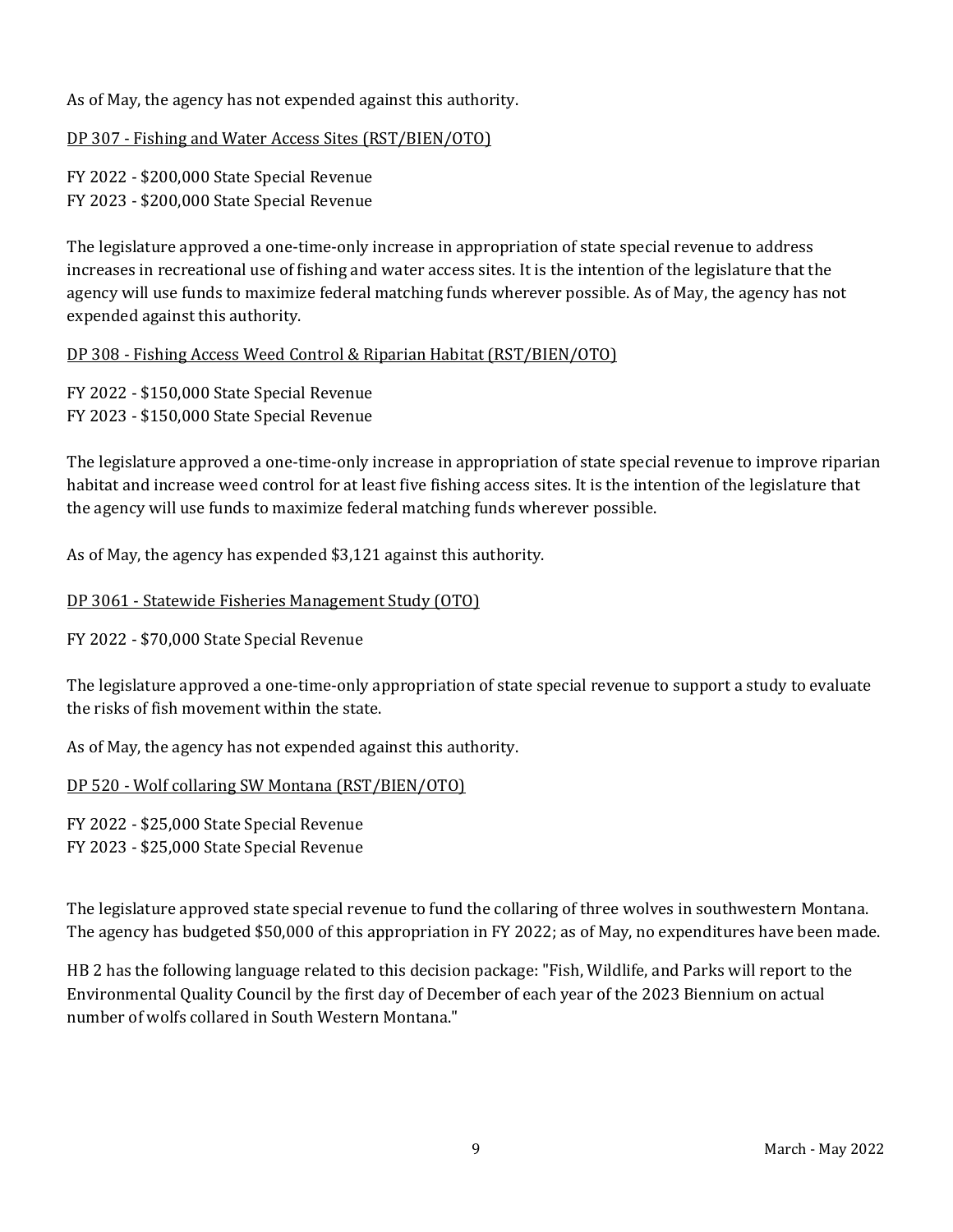#### DP 608 - Statewide Parks Operation Increase (OTO)

FY 2022 - \$200,000 State Special Revenue FY 2023 - \$200,000 State Special Revenue

The legislature approved a one-time-only increase in an appropriation for operating expenditures to address increases in park visits and the extended park season, which is funded from miscellaneous fees for parks services and motorboat fuel taxes.

As of May, the agency has expended 99.7% or \$199,979 against this authority. Expenditures were made at 35 of the 50 state parks across the state; the largest expenditures include:

- Flathead Lake State Park \$45,000<br>• Lewis and Clark Caverns \$24,400
- Lewis and Clark Caverns \$24,400<br>• Bannack State Park \$15,800
- Bannack State Park \$15,800<br>• Missouri Headwaters State Park \$10,900
- Missouri Headwaters State Park \$10,900<br>• Makoshika State Park \$10,200
- $\bullet$  Makoshika State Park

The balance was expended over the remaining 30 state parks

#### DP 618 - Smith River Corridor Enhancement (BIEN)

FY 2022 - \$200,000 State Special Revenue FY 2023 - \$200,000 State Special Revenue

The legislature approved an increase in appropriation for the biennium in operational expenses for the Smith River corridor and funds the appropriation from float fees, outfitter fees, and other permit fees on the Smith River. As of May, the agency has not expended against this appropriation.

#### DP 621 - Snowmobile Trail Groomers - (BIEN**)**

FY 2022 - \$300,000 State Special Revenue FY 2023 - \$300,000 State Special Revenue

The legislature approved an increase of \$300,000 per year in operating expense for grooming snowmobile trails and funds the appropriation from snowmobile fuel taxes.

This decision package renews the appropriation of the 2019 Legislature and increases funding by \$180,000 over the biennium. As of May, the agency has expended 92.2% or \$276,525 of this appropriation.

#### DP 602 - Milltown State Park (RST)

FY 2022 - \$126,407 State Special Revenue FY 2023 - \$126,483 State Special Revenue

The legislature approved an increase in state special revenue appropriation for the operation of the Milltown State Park. Initial funding for the park is a grant from the Natural Resource Damage Program (NRDP) which will